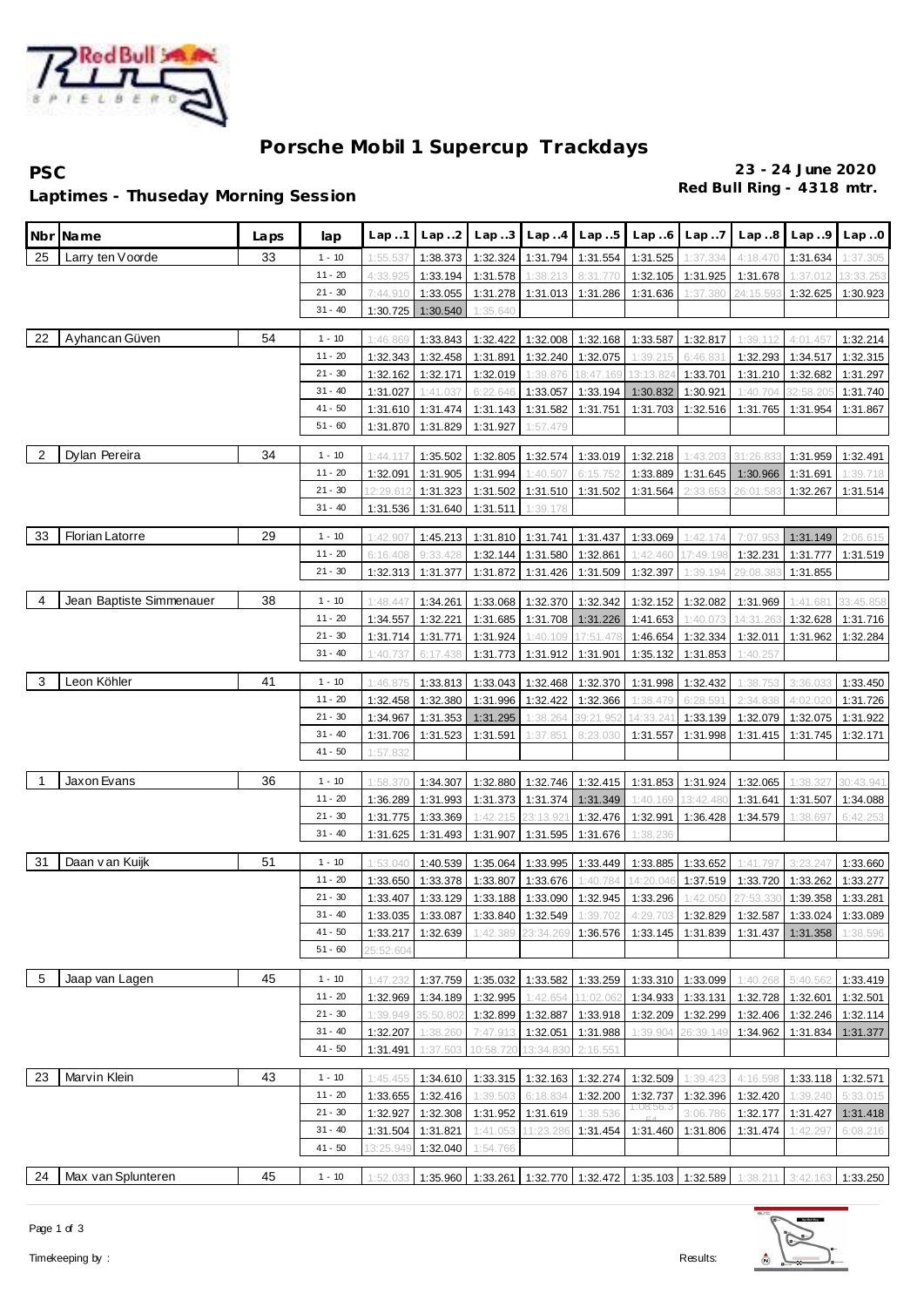

## **Porsche Mobil 1 Supercup Trackdays**

**PSC 23 - 24 June 2020**

**Red Bull Ring - 4318 mtr. Laptimes - Thuseday Morning Session**

|    | Nbr¶Name         | Laps | lap                    | Lap.1                | Lap.2                | Lap.3                | Lap.4                      | Lap.5                | Lap.6                                                                                             | Lap.7                 | Lap.8     | Lap.9                 | Lap.0     |
|----|------------------|------|------------------------|----------------------|----------------------|----------------------|----------------------------|----------------------|---------------------------------------------------------------------------------------------------|-----------------------|-----------|-----------------------|-----------|
|    |                  |      | $11 - 20$              | 1:32.434             | 1:32.660             | 1:32.794             | 1:33.122                   | 1:38.646             | 19:58.441                                                                                         | 1:33.103              | 1:32.883  | 1:32.726              | 1:32.816  |
|    |                  |      | $21 - 30$              | 1:32.825             | 1:39.047             | 12:49.59             | 1:38.366                   | 1:32.257             | 1:31.920                                                                                          | 1:32.111              | 1:32.238  | 1:31.788              | 1:36.605  |
|    |                  |      | $31 - 40$              | 22:59.725            | 1:32.217             | 1:31.741             | 1:32.226                   | 1:31.826             | 1:32.045                                                                                          | 1:37.912              | 33:12.09  | 1:32.243              | 1:32.594  |
|    |                  |      | $41 - 50$              | 1:31.733             | 1:31.942             | 1:31.580             | 1:37.751                   | 17:19.115            |                                                                                                   |                       |           |                       |           |
| 26 | Jesse van Kuijk  | 45   | $1 - 10$               | 1:48.415             | 1:36.275             | 1:33.252             | 1:32.807                   | 1:32.347             | 1:32.612                                                                                          | 1:38.390              | 3:22.433  | 1:32.974              | 1:32.820  |
|    |                  |      | $11 - 20$              | 1:32.560             | 1:32.647             | 1:32.958             | 1:37.710                   | 6:01.325             | 1:32.825                                                                                          | 1:32.739              | 1:37.334  | 5:21.012              | 1:34.167  |
|    |                  |      | $21 - 30$              | 1:32.716             | 1:32.430             | 1:32.108             | 1:33.258                   | 1:38.523             | 15:26.823                                                                                         | 23:49.59              | 1:33.860  | 1:33.992              | 1:32.474  |
|    |                  |      | $31 - 40$              | 1:31.924             | 1:37.822             | 29:35.35             | 1:40.702                   | 1:32.395             | 1:31.930                                                                                          | 1:31.683              | 1:31.831  | 1:31.651              | 1:39.448  |
|    |                  |      | 41 - 50                | 3:52.846             | 1:31.744             | 1:33.620             | 1:32.124                   | 1:37.516             |                                                                                                   |                       |           |                       |           |
| 30 | Lucas Groeneveld | 50   | $1 - 10$               | 1:53.929             | 1:40.329             | 1:35.499             | 1:33.934                   | 1:33.839             | 1:34.088                                                                                          | 1:39.139              | 4:15.969  | 1:33.591              | 1:33.192  |
|    |                  |      | $11 - 20$              | 1:33.418             | 1:33.045             | 1:34.400             | 1:39.298                   | 16:47.145            | 1:34.434                                                                                          | 1:33.748              | 1:33.852  | 1:33.239              | 2:00.690  |
|    |                  |      | $21 - 30$              | 1:38.092             | 15:51.191            | 5:18.582             | 1:33.571                   | 1:32.799             | 1:33.083                                                                                          | 1:32.918              | 1:32.673  | 1:32.571              | 1:38.315  |
|    |                  |      | $31 - 40$              | 4:47.36              | 1:35.964             | 1:32.898             | 1:32.590                   | 1:32.797             | 1:32.474                                                                                          | 1:32.780              | 1:39.001  | 27:45.761             | 1:32.811  |
|    |                  |      | $41 - 50$              | 1:40.590             | 4:13.115             | 1:40.485             | 1:46.638                   | 1:32.482             | 1:32.154                                                                                          | 1:31.861              | 1:32.220  | 1:56.986              | 18:02.644 |
| 6  | Jordan Love      | 44   | $1 - 10$               | 1:45.372             | 1:37.260             | 1:35.641             | 1:34.022                   | 1:33.802             | 1:33.752                                                                                          | 1:39.874              | 4:23.566  | 1:34.106              | 1:33.603  |
|    |                  |      | $11 - 20$              | 1:33.704             | 1:33.590             | 1:33.385             | 1:39.370                   | 4:10.83              | 1:33.443                                                                                          | 1:33.434              | 1:34.262  | 1:34.921              | 1:33.569  |
|    |                  |      | $21 - 30$              | 1:33.483             | 1:44.755             | 54:33.197            | 1:34.241                   | 1:35.956             | 1:33.647                                                                                          | 1:33.637              | 1:33.496  | 1:38.907              | 21:56.831 |
|    |                  |      | $31 - 40$              | 1:39.054             | 1:33.047             | 1:32.945             | 1:32.958                   | 1:32.949             | 1:39.789                                                                                          | 4:22.065              | 1:33.401  | 1:32.394              | 1:32.343  |
|    |                  |      | $41 - 50$              | 1:32.134             | 1:38.729             | 22:28.194            | 1:45.134                   |                      |                                                                                                   |                       |           |                       |           |
|    |                  |      |                        |                      |                      |                      |                            |                      |                                                                                                   |                       |           |                       |           |
| 81 | Julian Hanses    | 46   | $1 - 10$               | 2:11.341             | 10:39.32             | 1:42.654             | 1:38.349                   | 1:35.002             | 1:34.725                                                                                          | 1:34.741              | 1:33.680  | 1:35.407              | 1:33.522  |
|    |                  |      | $11 - 20$              | 1:33.444             | 1:34.479             | 1:40.195             | 8:42.362                   | 1:33.694             | 1:33.524                                                                                          | 1:33.435              | 1:33.072  | 1:33.377              | 1:33.883  |
|    |                  |      | $21 - 30$              | 1:40.749             | 2:02.475             | 1:35.091             | 1:33.499                   | 1:33.337             | 1:38.830                                                                                          | 3:41.500              | 1:37.088  | 1:33.338              | 1:32.573  |
|    |                  |      | $31 - 40$<br>41 - 50   | 1:32.797<br>1:59.760 | 1:34.212<br>8:52.726 | 1:32.557<br>1:32.834 | 1:32.493<br>1:32.291       | 1:37.454<br>1:32.207 | 28:54.187<br>1:40.686                                                                             | 1:33.197              | 1:32.831  | 1:32.692              | 1:32.795  |
|    |                  |      |                        |                      |                      |                      |                            |                      |                                                                                                   |                       |           |                       |           |
| 15 | Jukka Honkavuori | 40   | $1 - 10$               | 1:49.790             | 1:36.744             | 1:34.701             | 1:35.561                   | 1:34.713             | 1:33.987                                                                                          | 1:34.186              | 1:34.421  | 1:33.614<br>1.23.28.3 | 1:36.044  |
|    |                  |      | $11 - 20$              | 1:33.823             | 1:33.699             | 1:48.329             | 6:19.105                   | 1:34.235             | 1:33.660                                                                                          | 1:33.437              | 1:43.890  |                       | 4:40.239  |
|    |                  |      | $21 - 30$              | 1:34.397             | 1:39.630             | 1:35.272             | 1:33.894                   | 1:33.790             | 1:33.080                                                                                          | 1:35.237              | 1:32.625  | 1:33.157              | 1:33.045  |
|    |                  |      | $31 - 40$              | 1:33.815             | 1:32.864             | 1:47.306             | 5:41.625                   | 1:39.084             | 1:33.833                                                                                          | 1:46.65               | 15:09.89  | 1:32.351              | 2:04.493  |
| 20 | Roar Lindland    | 35   | $1 - 10$               | 2:21.322             | 2:56.990             | 1:36.801             | 1:34.079                   | 1:34.170             | 1:36.402                                                                                          | 1:44.220              | 3:15.520  | 1:35.096              | 1:33.896  |
|    |                  |      | $11 - 20$              | 1:33.706             | 1:33.311             | 1:43.136             | 6:18.051                   | 1:33.261             | 1:33.702                                                                                          | 1:41.134              | 1:47.903  | 1:22:17.3             | 3:03.841  |
|    |                  |      | $21 - 30$              | 1:38.295             | 1:34.058             | 1:34.286             | 1:34.626                   | 1:33.354             | 1:46.194                                                                                          | 7:49.987              | 1:45.128  | 1:32.824              | 1:32.514  |
|    |                  |      | $31 - 40$              | 1:32.880             | 1:46.629             | 22:18.29             | 1:34.887                   | 1:58.537             |                                                                                                   |                       |           |                       |           |
| 10 | Marius Nakken    | 19   | $1 - 10$               | 1:44.515             | 1:35.812             | 1:34.552             |                            | 1:34.119 1:33.406    | 1:33.508                                                                                          | 1:33.457              | 1:33.339  | 1:42.261              | 5:01.160  |
|    |                  |      | $11 - 20$              |                      |                      |                      |                            |                      | 1:33.181   1:33.438   1:33.036   1:33.278   1:32.592   1:41.384   6:34.507   14:37.780   1:33.209 |                       |           |                       |           |
| 34 | Moritz Sager     | 20   | $1 - 10$               | 1:39.575             | 1:34.608             |                      | 1:33.635 1:34.475 1:33.789 |                      | 1:33.713                                                                                          | 1:39.915              | 6:31.365  | 1:33.450              | 1:33.183  |
|    |                  |      | $11 - 20$              | 1:33.073             | 1:32.848             | 1:32.655             | 1:39.032                   | 5:03.258             | 1:33.311                                                                                          | 1:52.831              | 14:09.883 | 1:33.324              | 1:56.470  |
|    |                  |      |                        |                      |                      |                      |                            |                      |                                                                                                   |                       |           |                       |           |
| 19 | Stephane Denoual | 40   | $1 - 10$               | 2:02.808             | 1:40.072             |                      | 1:37.626 1:37.133          | 1:35.581             | 1:44.503                                                                                          | 3:18.197              | 1:36.078  | 1:35.331              | 1:35.247  |
|    |                  |      | $11 - 20$<br>$21 - 30$ | 1:36.194             | 1:34.931             |                      | 1:35.586 1:34.769 1:35.610 |                      | 1:44.540<br>1:7226.8                                                                              | 6:23.891              | 1:36.127  | 1:35.008              | 1:34.229  |
|    |                  |      | $31 - 40$              | 1:35.486             | 1:34.218             |                      | 1:34.263 1:34.483          | 1:42.971             |                                                                                                   | 3:04.822              | 1:34.605  | 1:34.282              | 1:35.211  |
|    |                  |      |                        | 1:34.980             | 1:53.574             | 7:06.616             | 1:34.430                   | 1:33.572             | 1:33.339                                                                                          | 1:32.907              | 1:43.668  | 6:08.325              | 1:33.557  |
| 21 | Clement Mateu    | 33   | $1 - 10$               | 8:23.377             | 1:35.874             | 1:34.320             | 1:19.094                   | 1:34.232             | 1:34.356                                                                                          | 1:34.081<br>1:09:05.0 |           | 1:34.107 1:33.798     | 1:45.258  |
|    |                  |      | $11 - 20$              | 8:17.482             | 1:34.062             |                      | 1:33.779 1:34.189 1:36.807 |                      | 1:44.427                                                                                          |                       | 3:06.240  | 1:34.252              | 1:33.481  |
|    |                  |      | $21 - 30$              | 1:34.077             | 1:43.613             | 1:33.636             | 1:54.125                   | 13:53.620            | 1:33.963                                                                                          | 1:33.300              | 1:33.173  | 1:32.980              | 1:45.178  |
|    |                  |      | 31 - 40                | 1:59.172             | 14:39.891            | 1:33.995             |                            |                      |                                                                                                   |                       |           |                       |           |
| 14 | Mateo Llarena    | 53   | $1 - 10$               |                      | 1:43.354 1:38.461    |                      | 1:36.803 1:37.644 1:36.191 |                      | 1:35.901                                                                                          | 1:35.787              |           | 1:35.635 1:35.926     | 1:35.568  |
|    |                  |      | $11 - 20$              | 1:35.631             | 1:36.079             | 1:35.342             | 1:34.347                   | 1:47.761             | 9:30.155                                                                                          | 1:37.876              | 1:35.824  | 1:46.497              | 9:52.301  |
|    |                  |      | $21 - 30$              |                      | 1:35.492 1:34.740    |                      |                            |                      | 1:35.523 1:44.856 18:41.923 1:36.099 1:35.627 1:35.054 1:34.885 1:34.656                          |                       |           |                       |           |